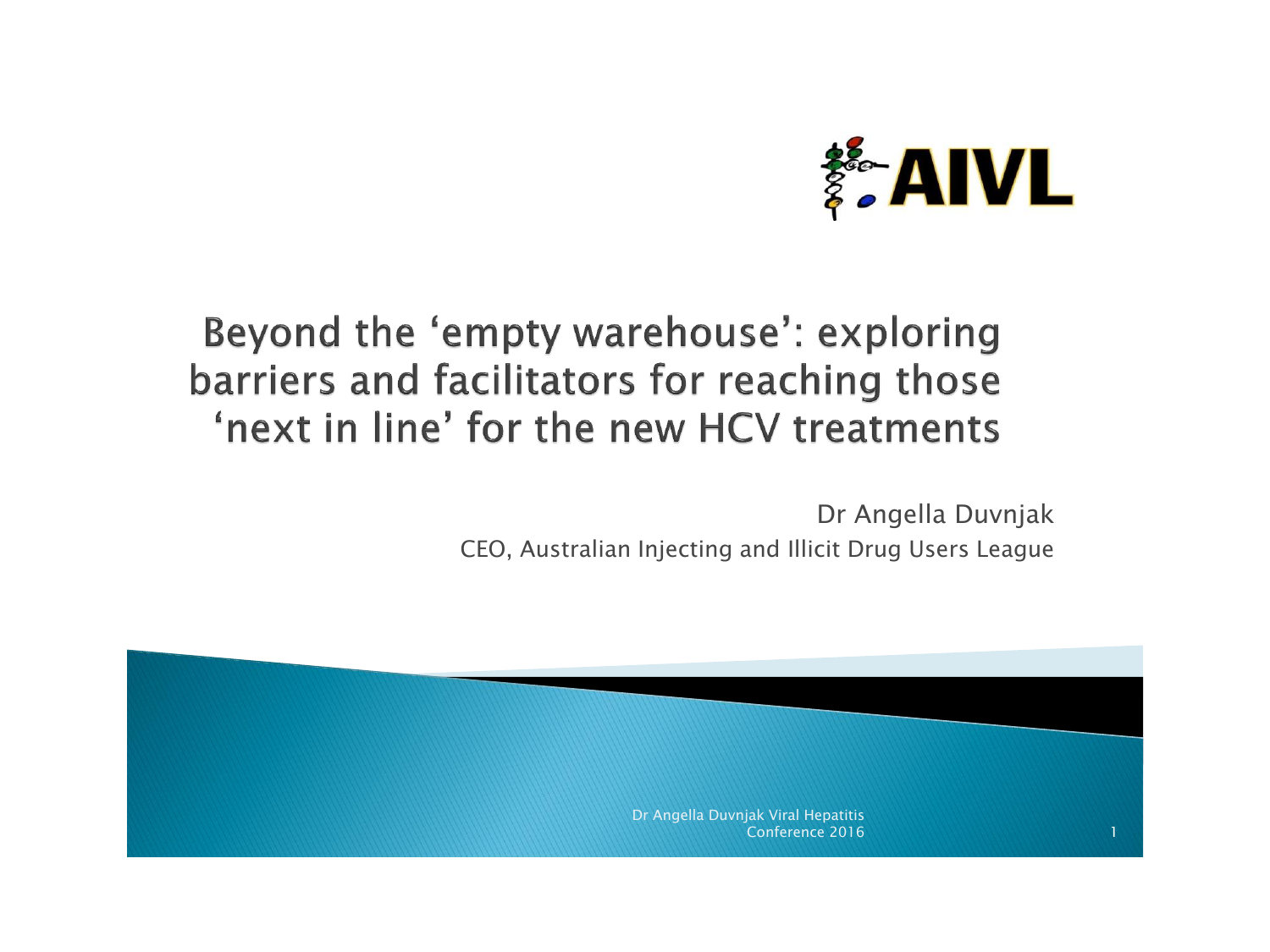# Acknowledgements



- **Traditional owners of the land**
- ▶ Collaborative effort of the AIVL staff team on the projects presented today
- **► The courage and determination of my peers** across the world who persist despite often life threatening circumstances

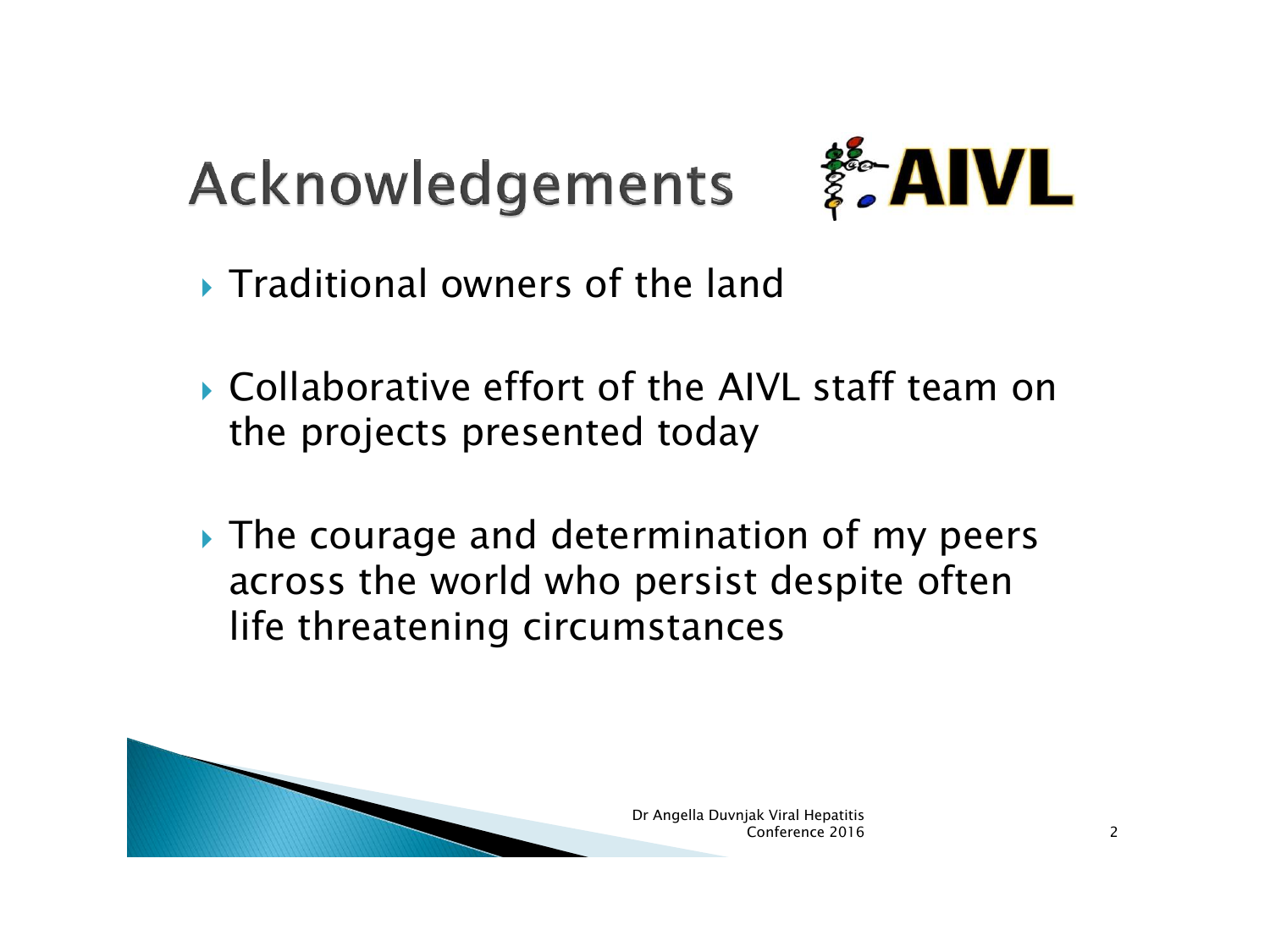Who is AIVL?



- ▶ The Australian Injecting & Illicit Drug Users League (AIVL) is the national organisation representing people who use/have used illicit drugs and is the peak body for the state and territory peer-based drug user organisations.
- AIVL operates on a peer-based, user-centred philosophy, which means the organisation is run by and for people who use/have used illicit drugs

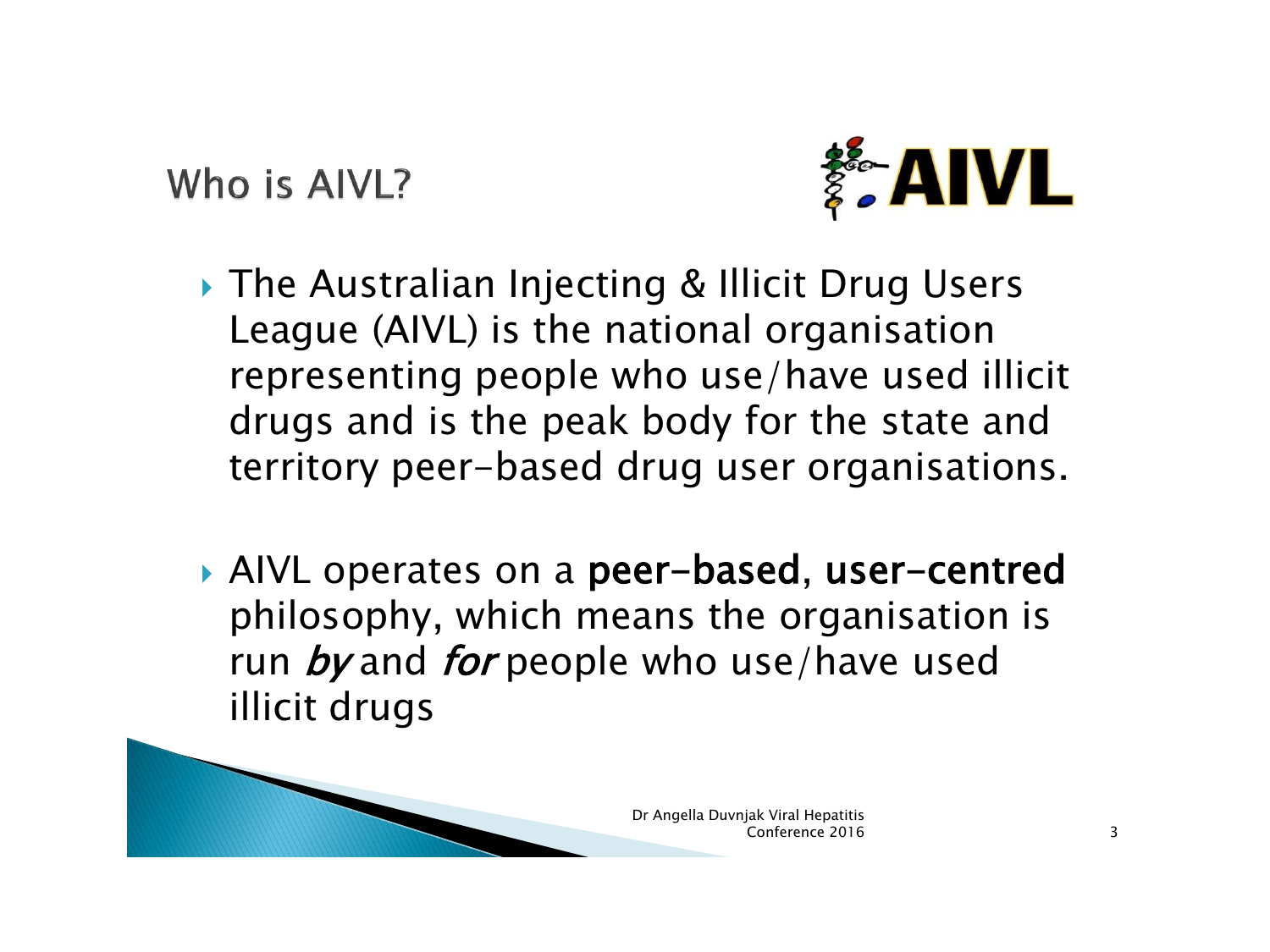HCV - what are PWID telling us  $\frac{25}{5}$  AIVL about their experiences?



- ▶ Drawing upon several AIVL projects and initiatives:
- Hepatitis Awareness Project (commenced in 2015 and concludes beginning of 2017)
- Hepatitis Connection (website launched on World Hepatitis Day 2016)
- ▶ Stigma and Discrimination Survey Report -"We live with it almost everyday of our lives" (2015)
- Re-use of injecting equipment report "No one likes using the dirties (2015)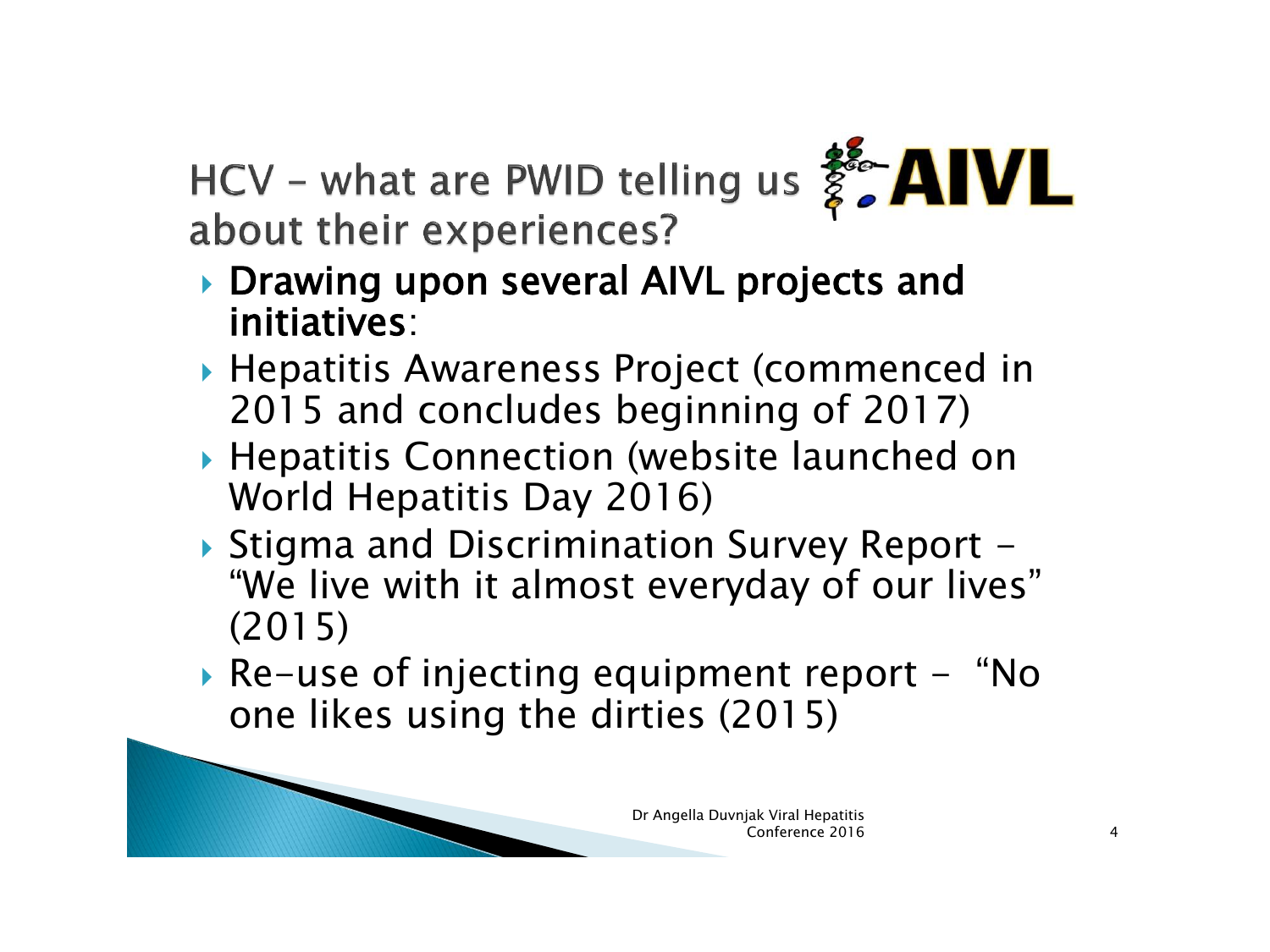**Barriers** 



- ▶ Lack of knowledge of what type of test had been performed (antibody, PCR, RNA)
- **Informed consent**
- Where and when to access information re **HCV**

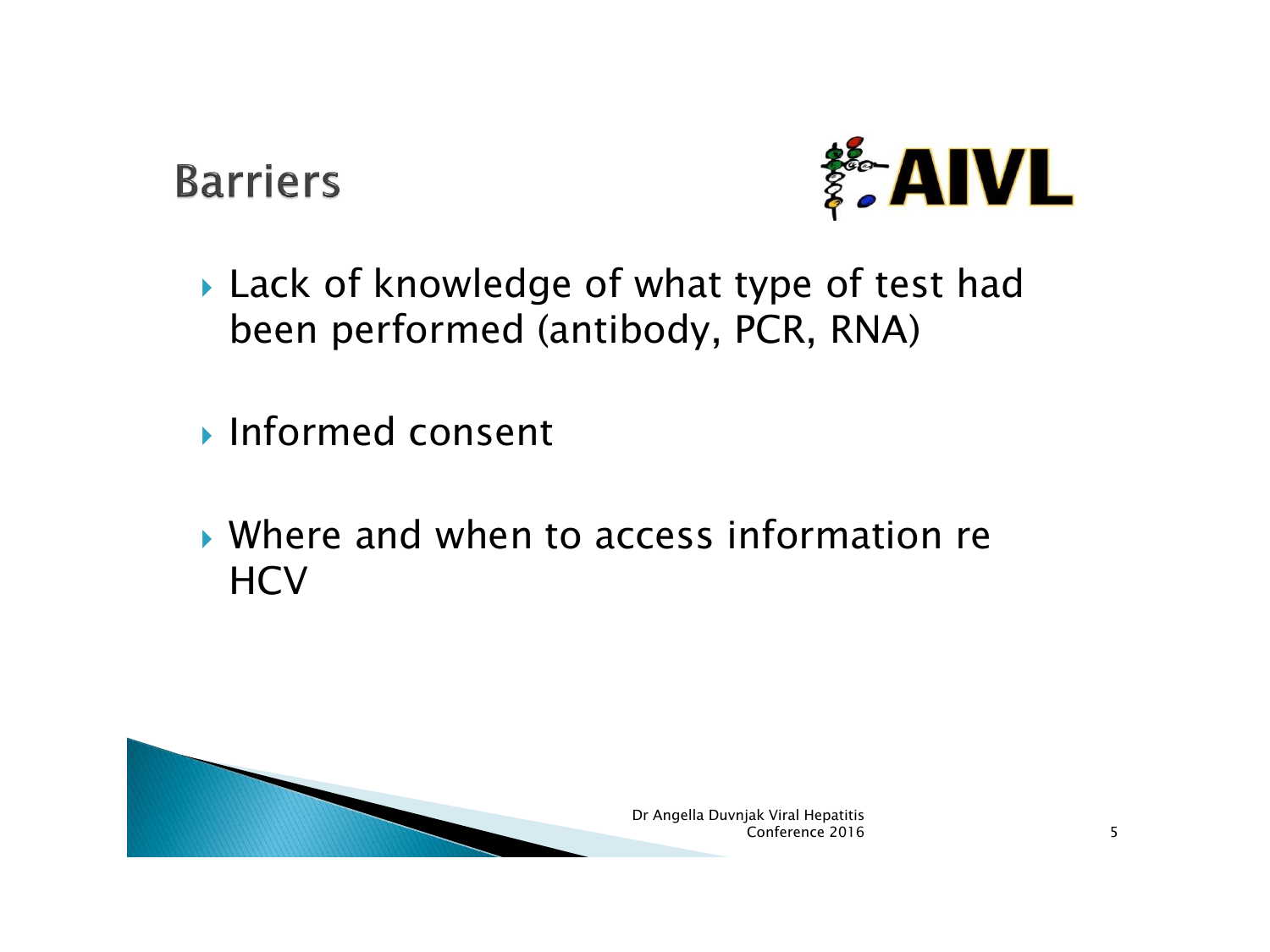Barriers cont....



- ▶ Legacy of previous treatment regimens
- $\rightarrow$  biopsy
- severe 'side effects'
- $\rightarrow$  low success rate
- $\rightarrow$  exclusions based on current injecting

 Fear of 'letting the new treatments down'  $\rightarrow$  - these new 'miracle' drugs are really expensive, what if they don't work on me?

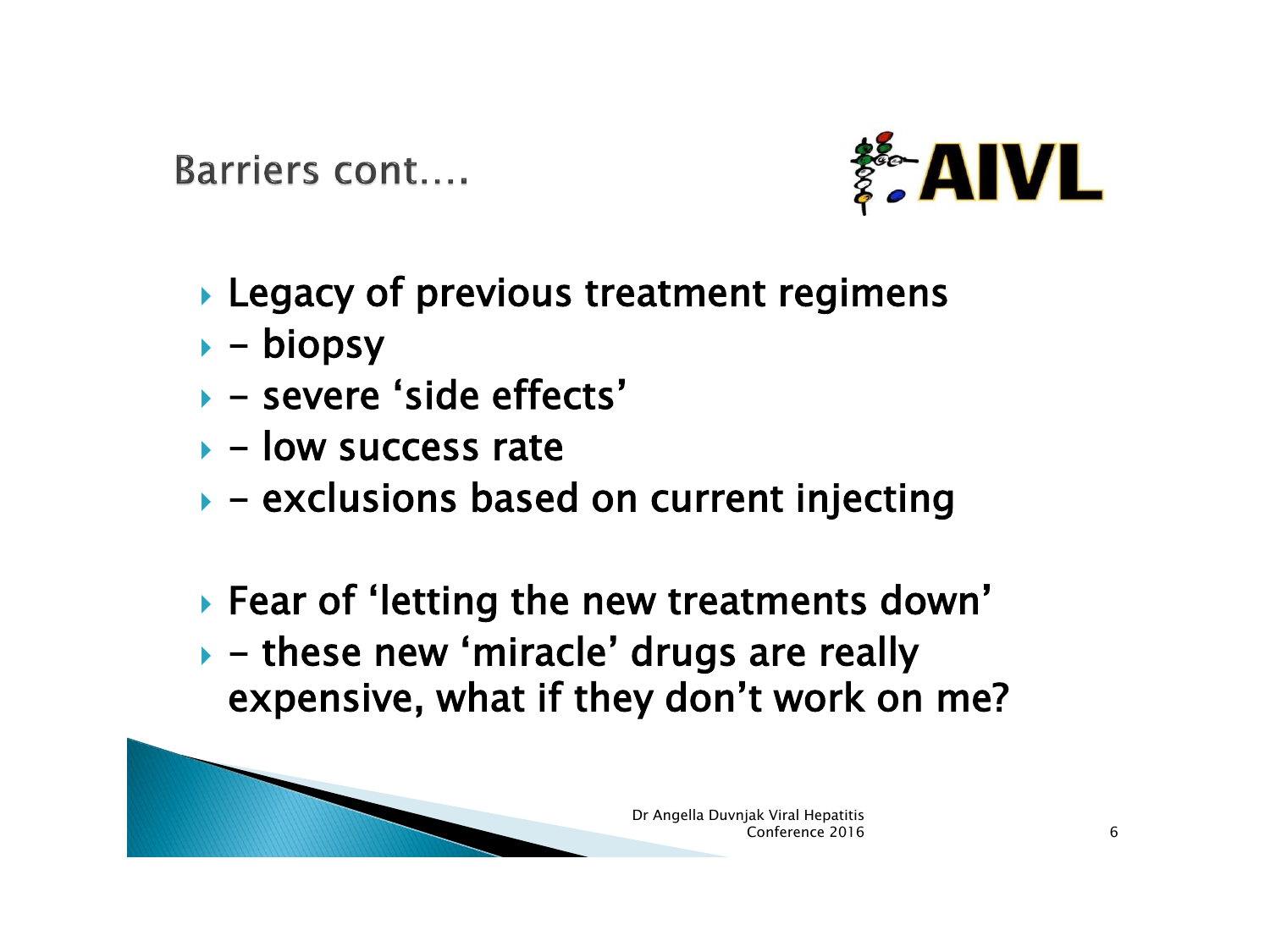Barriers cont...



- AIVL's survey on stigma and discrimination found that the two most common places PWID experience stigma and discrimination is while seeing a doctor or prescriber or at a hospital. This is followed closely by the pharmacy.
- **This has serious implications for both testing** and treatment with the new HCV medications

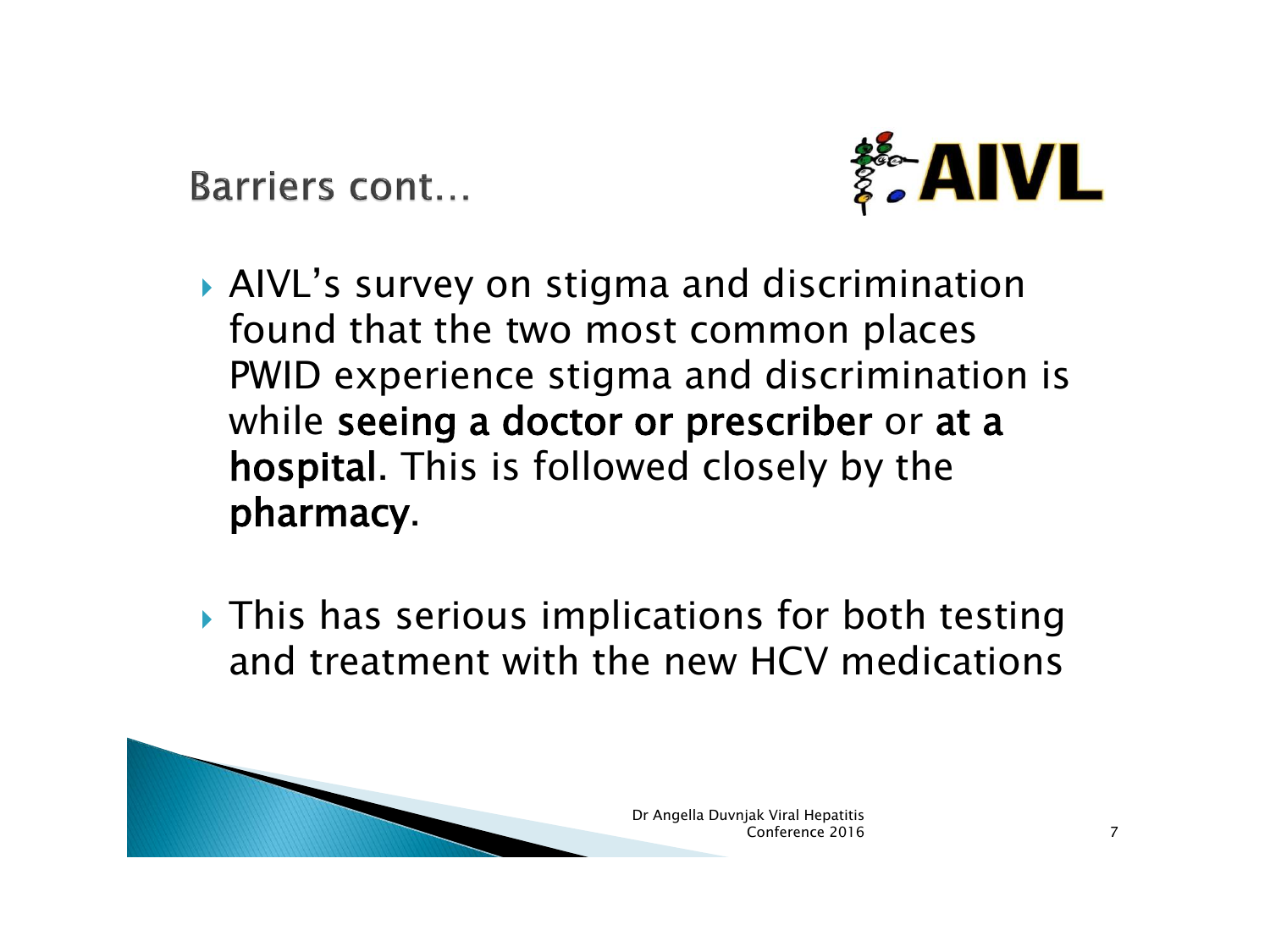#### Stigma and Discrimination -Stigma and Discrimination -<br>where does it come from and what does  $\frac{2}{5}$  AIVL it look like?

- $\blacktriangleright$  Impact of Criminalisation:
- Marginalises drug user and drives them 'underground' making them hard for mainstream services to reach
- Isolates drives drug users away from services and the support of family and friends
- Reduces options leads people to take risks and do things they may not ordinarily do (like commit crime).
- ▶ Compromises Health and Wellbeing put up with chronic, painful, frightening and even life threatening conditions due to fear of accessing services
- Stigmatises by devaluing drug users as people and as members of the community - stigma dehumanizes people
- $\triangleright$  Shames makes them too guilty and ashamed to come forward for assistance, treatment and support…

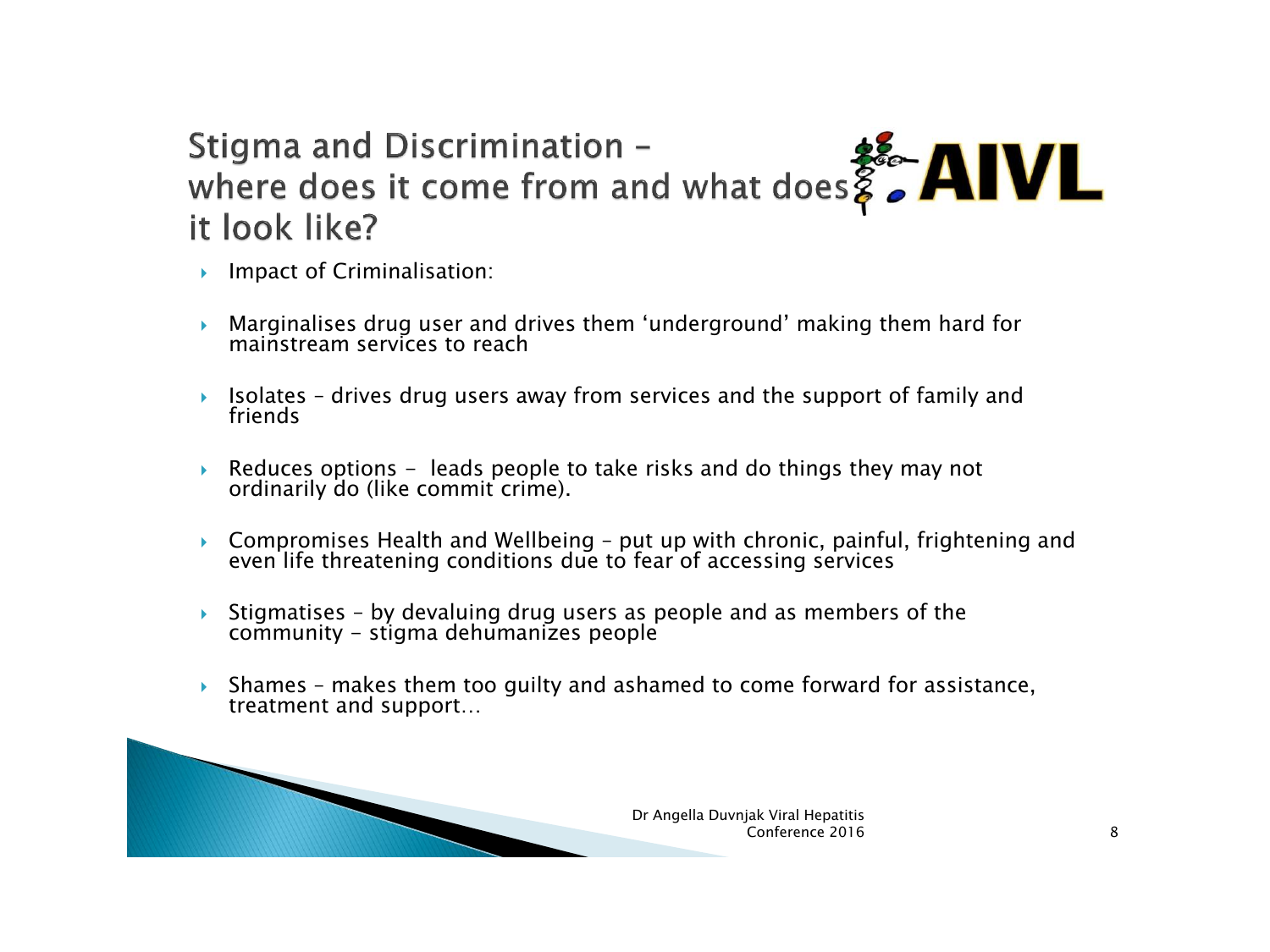Stigma and discrimination



- $\triangleright$  PWID become accustomed to being denied basic health services and as a result may not advocate for their own health needs
- $\blacktriangleright$  Women describe being fearful of having children removed from their custody and therefore often avoid health providers

 $\blacktriangleright$   $-$  Aboriginal people describe feeling 'surveyed', 'monitored' or 'harassed' when accessing basic health services such as those provided by NSPs and will therefore try to avoid contact with such services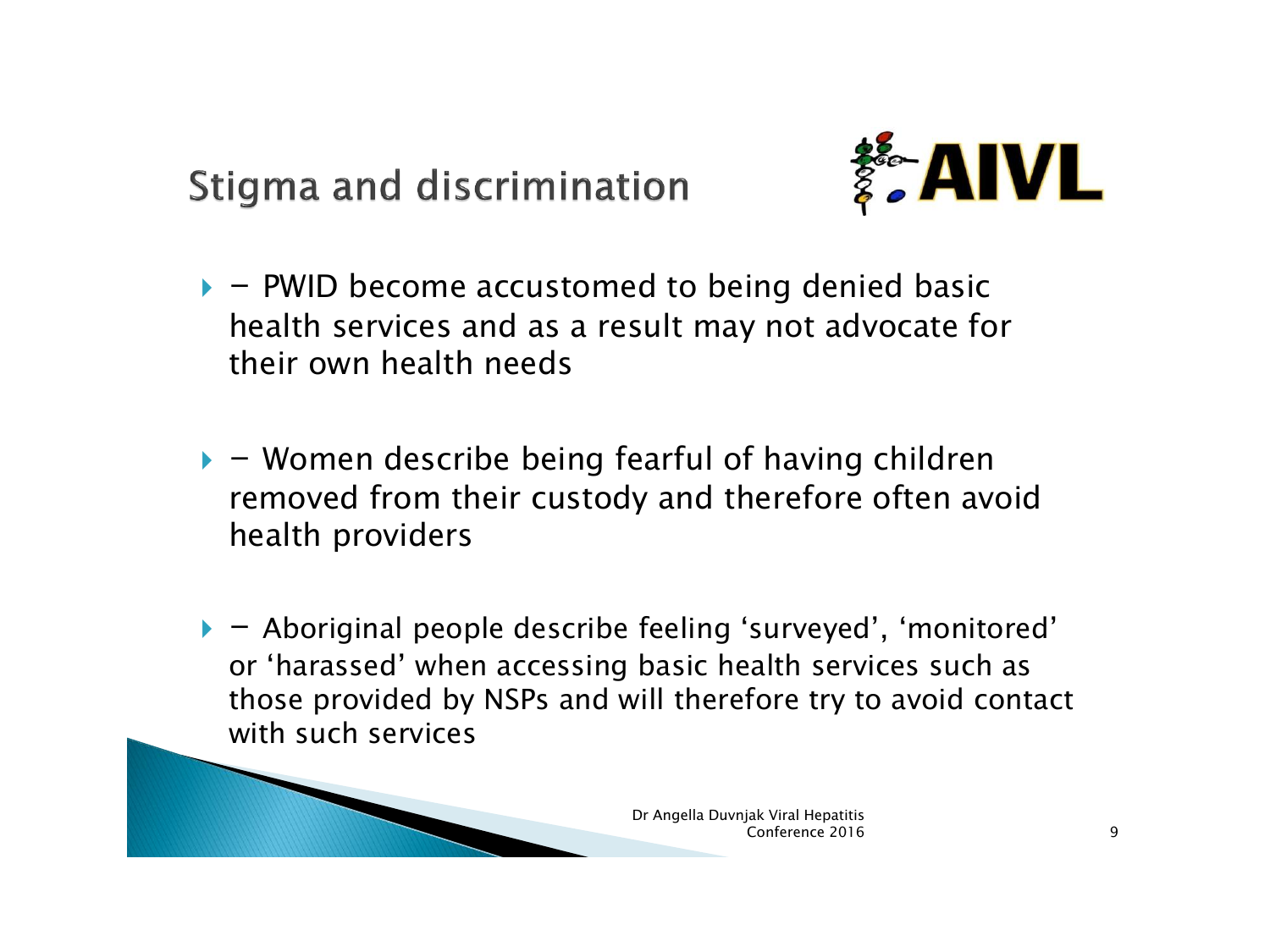Stigma and discrimination



- Getting 'the look' when disclosing current or previous drug use or HCV status
- ▶ Perpetuated by stereotypes of PWID untrustworthy, unclean, violent..

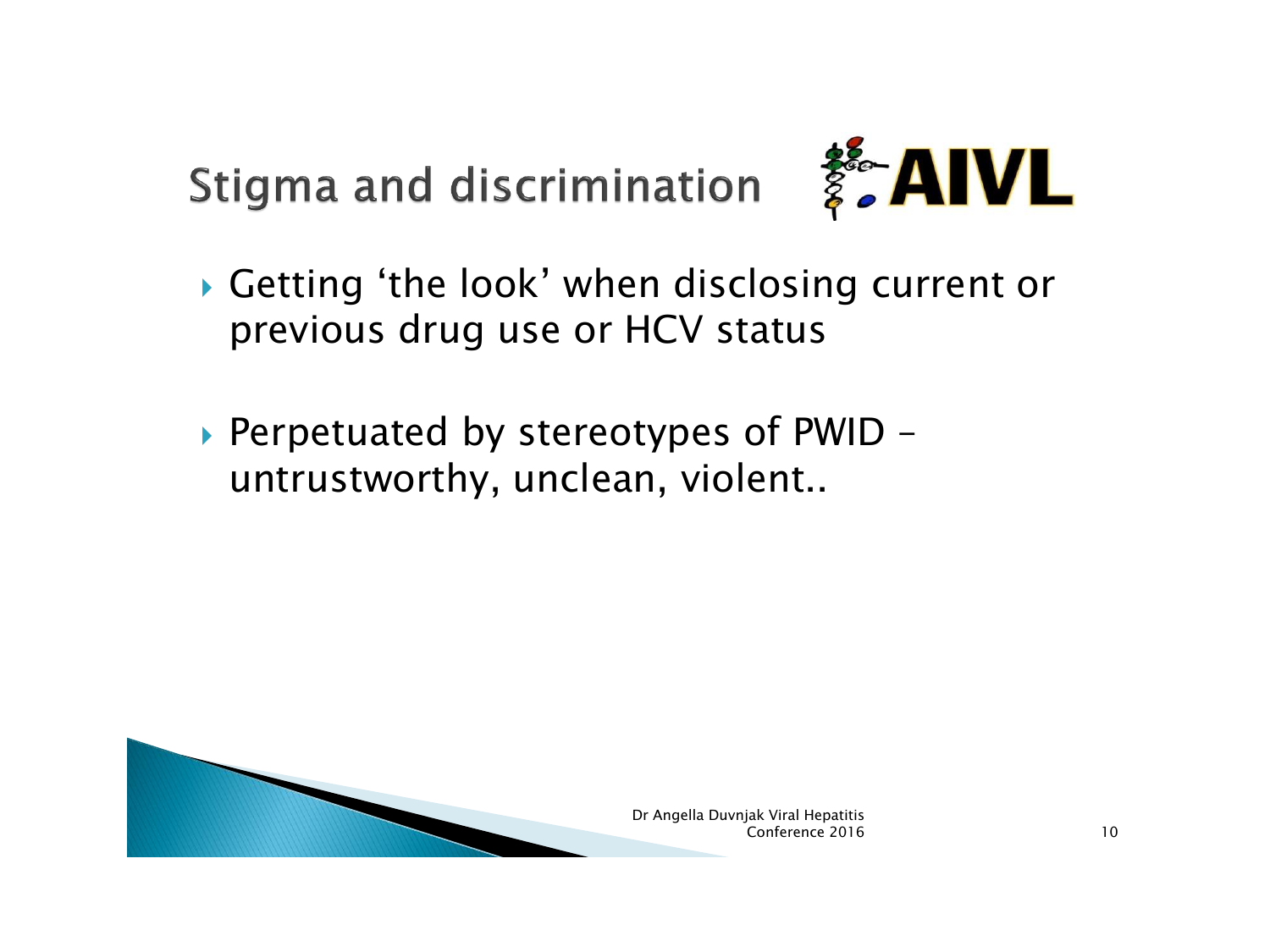What can be done about stigma and discrimination?



- ▶ Can be addressed by targeted training and education of health providers around stigma and discrimination and the poor health outcomes associated with this – e.g HETI training based on AIVL training module
- ▶ Drug law reform advocacy
- Peer support and resourcing of peer based organisations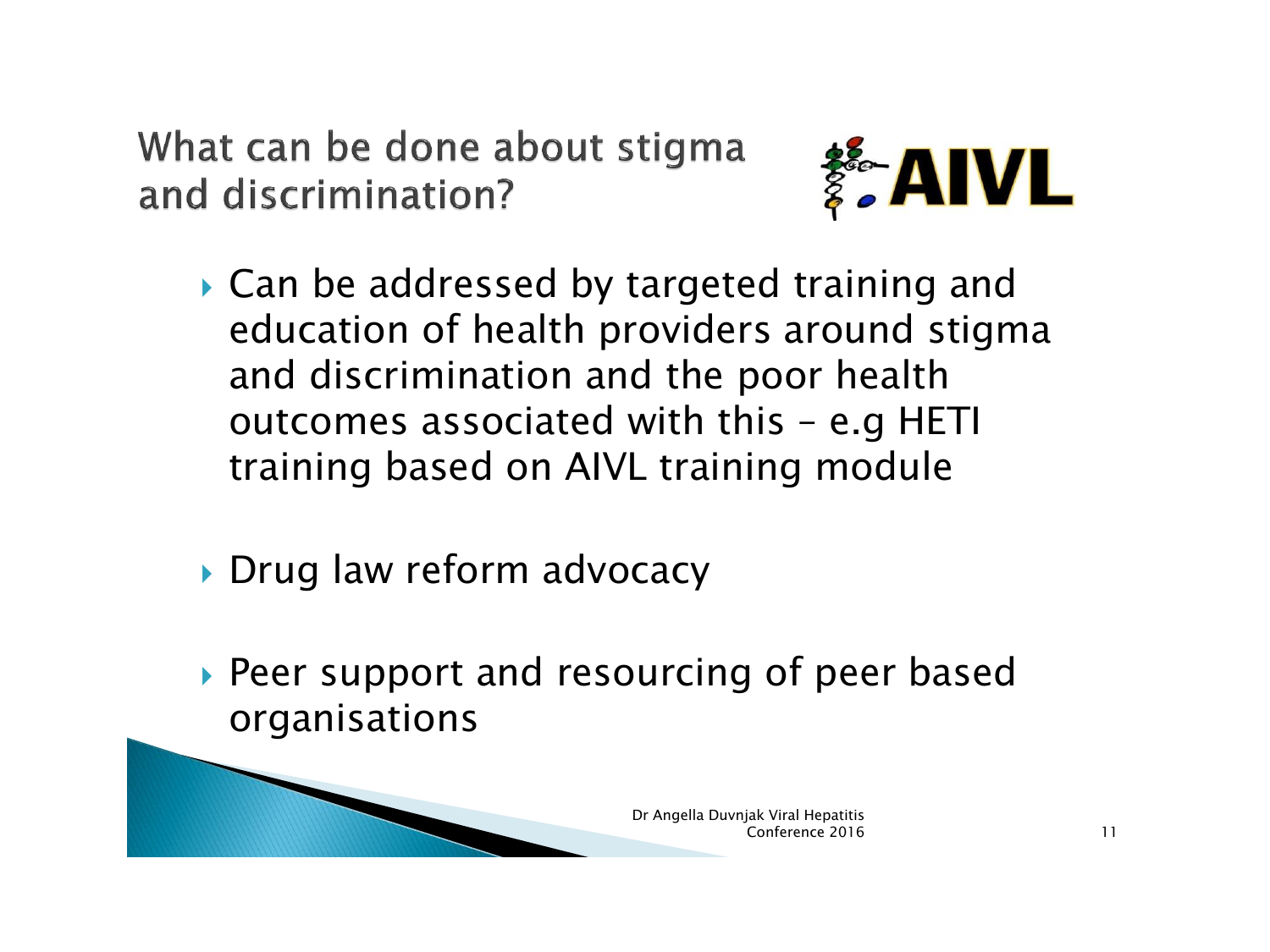What works? How to work with and speak to PWID





- ▶ Peer education and support Hepatitis Connection
- Hepatitisconnection.com.au

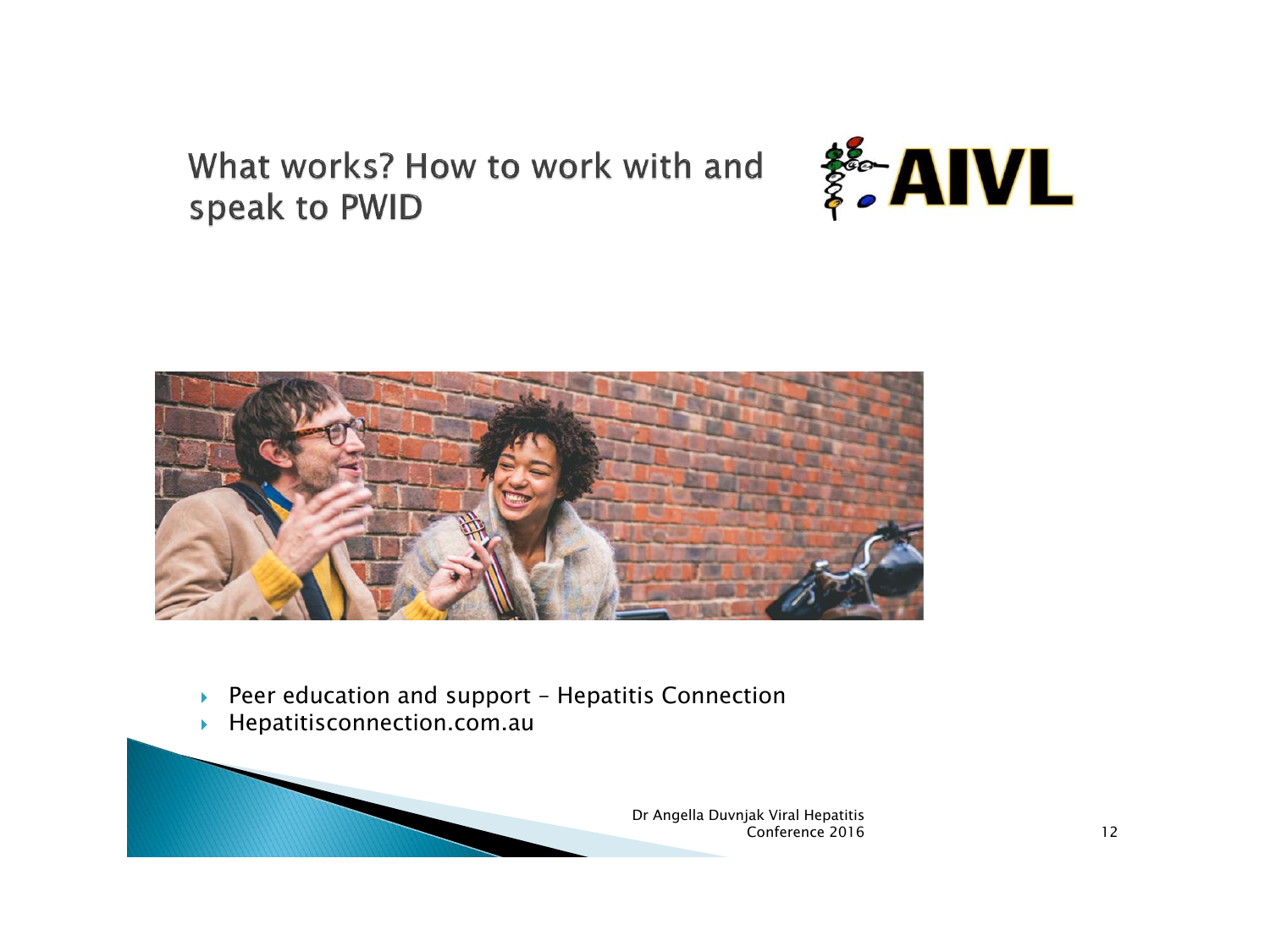## **AIVL HCV Campaign**

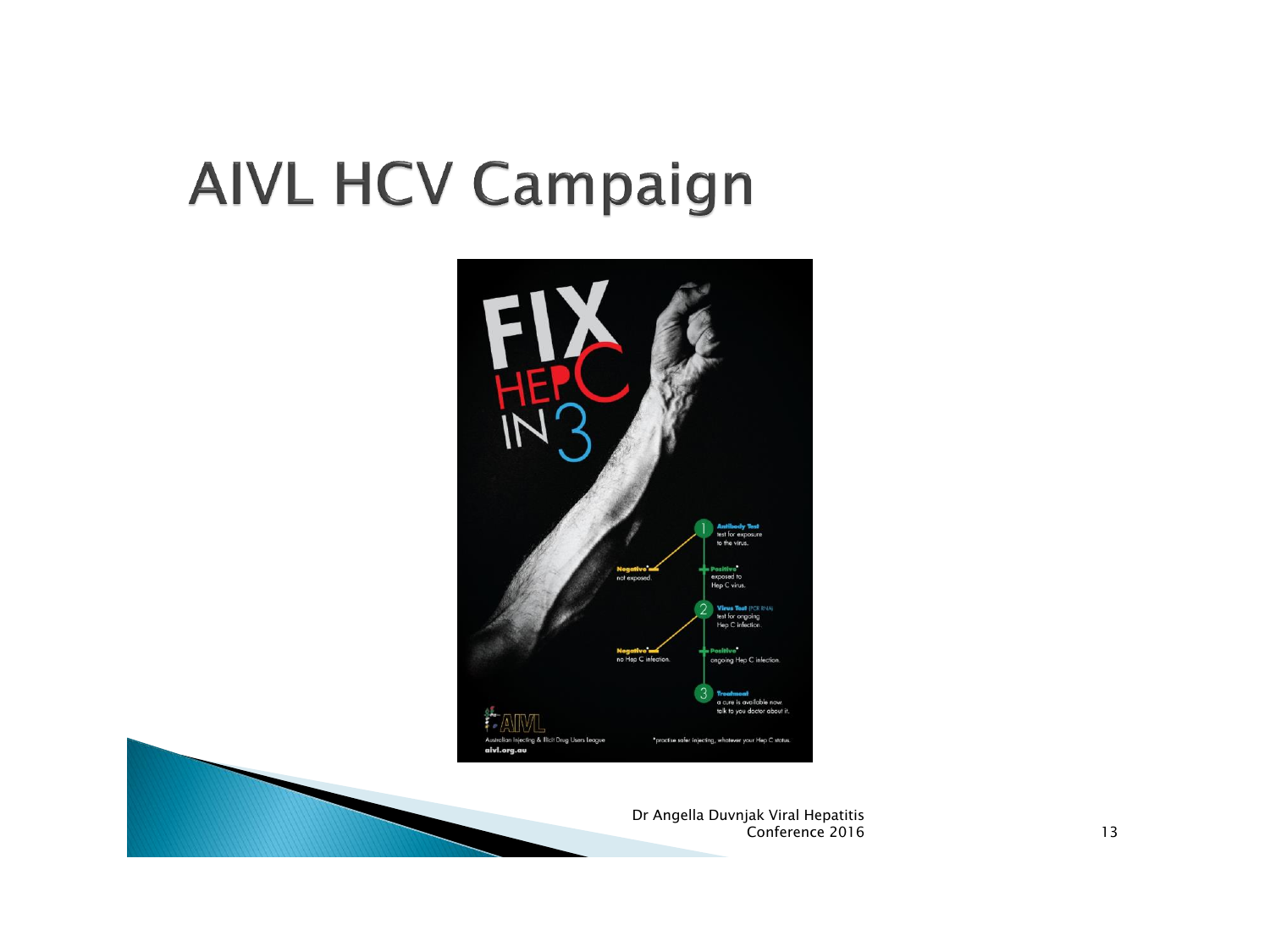## What works?



- Meaningful engagement and participation of the PWID community in education and communication forums
- ▶ Collaborate and support DUO in our work
- Challenging systemic and ingrained stigma and discrimination wherever you find it

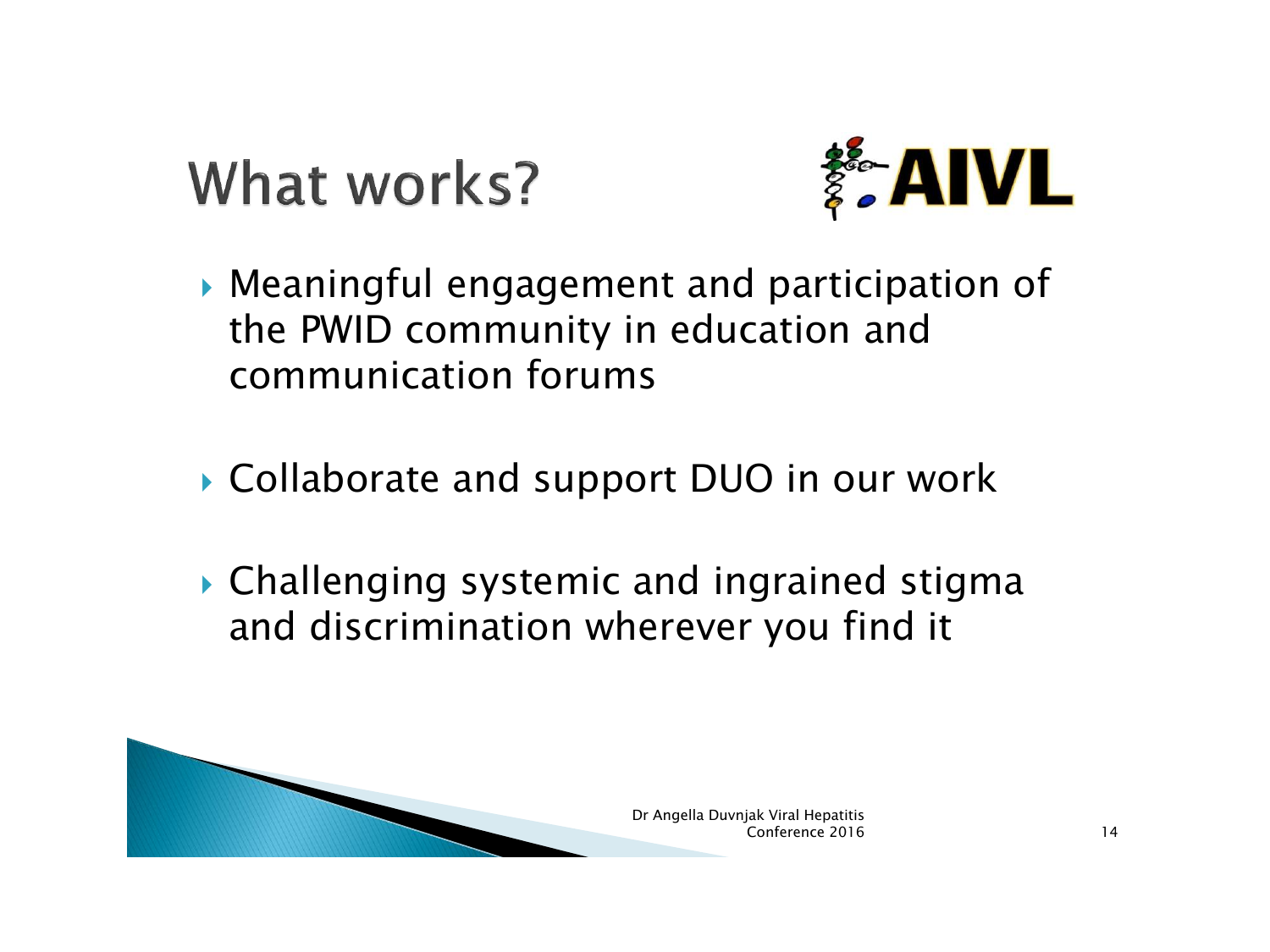## What works?



- Above all PWID need to be viewed as part of the solution not as 'vectors', 'transmission networks', 'non compliant', 'at risk' or any number of other 'catch all' terms.
- We are as diverse as any other population and we are as invested in our well being and health as anyone else.